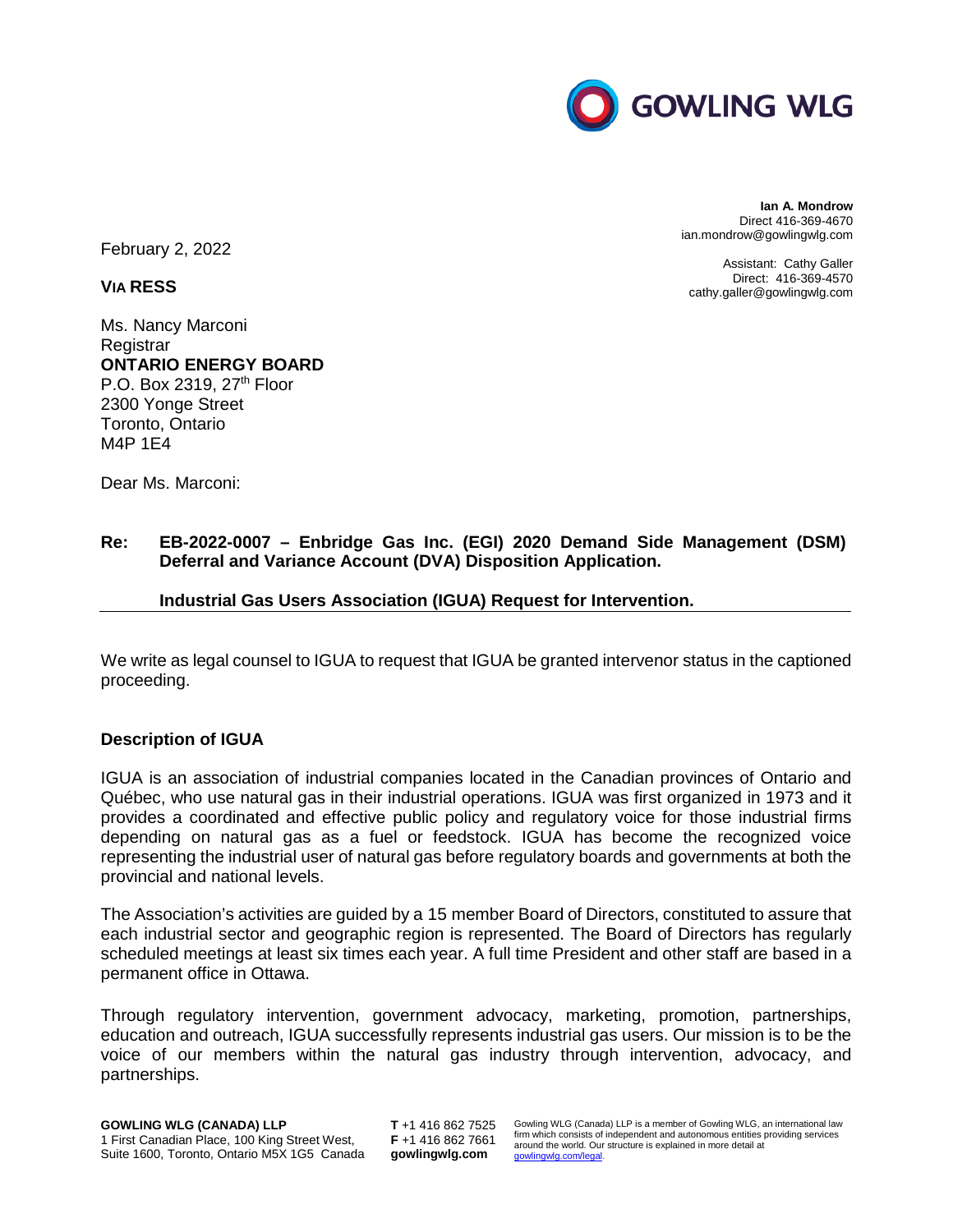

### **Nature and Scope of IGUA's Intended Participation**

EGI's DSM programs, and those of Union Gas and Enbridge Gas Distribution before them, include programs for large volume gas consumers, including IGUA's members whose rates include the OEB approved costs of those programs. On behalf of its members IGUA has been active in the Board's various DSM policy and rate proceedings for several years and has a continuing interest in these matters.

We have reviewed the pre-filed material in this matter. Based on our review to date, and subject to further development of the record, we anticipate that IGUA's involvement in this matter will be limited to understanding and validating the basis for the variance account balances allocated to the rate classes through which IGUA's members take gas distribution service.

### **Written or Oral Hearing**

Given the audited results and relatively mechanical clearances, from IGUA's perspective we anticipate this matter can be addressed through a written process.

### **Intention to Seek an Award of Costs**

IGUA also hereby requests that it be determined eligible for recovery of its reasonably incurred costs of its interventions in these Applications.

As a party primarily representing the direct interests of industrial consumers (i.e. ratepayers) in relation to regulated services, IGUA has in the past been determined to be eligible for cost awards pursuant to section 3.03(a) of the Board's *Practice Direction on Cost Awards*.